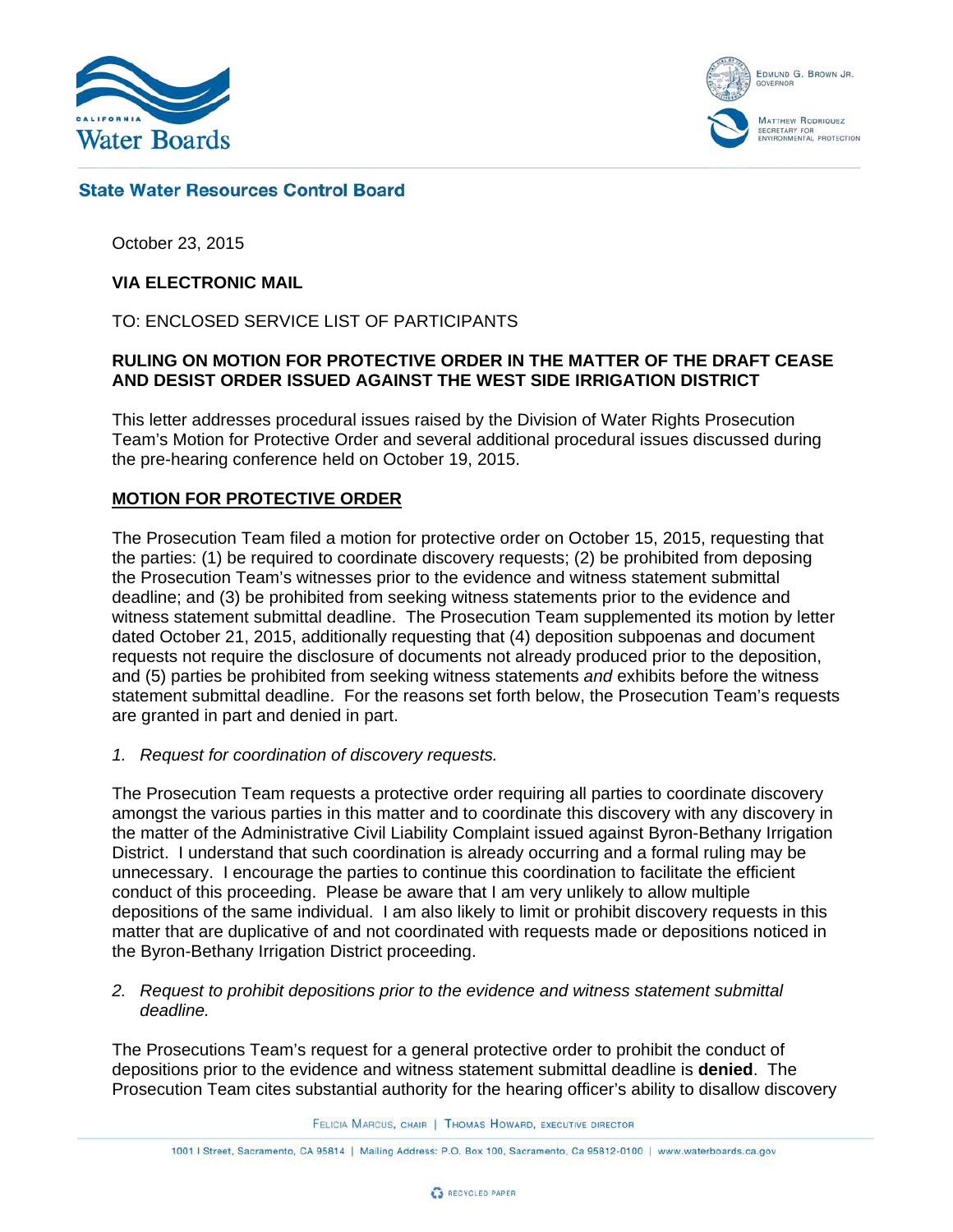when depositions or document production would duplicate information otherwise produced through the State Water Board's hearing procedures. But the Prosecution Team did not request that depositions or other discovery be prohibited. Rather, the Prosecution Team requests only that depositions be postponed until after the deadline for submission of evidence and witness statements.

Given that there has been no objection to the use of depositions as a method of discovery, there is insufficient basis to impose a general protective order that would delay all depositions without consideration of the particular circumstances. The interest in allowing the parties to discover information in time to tailor their cases-in-chief and streamline the hearing process, and the interest in allowing additional time to schedule depositions around the impending holidays, may outweigh the burden and inefficiency of duplicating deposition testimony in the later submitted written statements. This ruling does not prevent the Prosecution Team or any other party from seeking a protective order to prohibit or postpone the deposition of a particular individual based on undue burden, the unreasonably duplicative or cumulative nature of the request, or the ability of the noticing party to obtain the information from a more convenient, less burdensome, or less expensive source in the specific instance.

*3. Request to protect witness statements and exhibits from disclosure prior to the evidence and witness statement submittal deadline.*

The Prosecution Team's motion for a protective order prohibiting requests for the production of witness statements prior to the evidence and witness statement submittal deadline appears to be premature. Based on the Prosecution Team's motion and the parties' responses to that motion, there is only a hypothetical threat that the parties will seek disclosure of witness statements and exhibits prior to the submittal deadline. There are a number of privileges that may apply to protect these documents from disclosure, and thus far, it does not appear that the parties are actually attempting to circumvent the procedural deadlines by obtaining these documents in advance. If a dispute arises with respect to particular documents, the parties may file an appropriate motion.

*4. Request to protect from disclosure documents not already produced prior to a noticed deposition.*

The Prosecution Team requests that they not be required to produce documents that have not already been produced prior to the noticed deposition. This request is **granted, in part**. The West Side Irrigation District and the Byron-Bethany Irrigation District have requested documents from the State Water Resources Control Board pursuant to the California Public Records Act, Government Code section 6250 *et seq.* To the extent that the Prosecution Team is already under an obligation to produce these documents within a reasonable period of time, I will not require the Prosecution Team to produce the same documents at a more accelerated schedule. To the extent that a request includes documents outside of the scope of the pending requests under the Public Records Act, I will consider whether a response to those requests prior to the noticed depositions imposes an undue burden on a case-by-case basis.

# **ADDITIONAL PROCEDURAL ISSUES**

**Hearing Postponement**: The Public Hearing scheduled to commence on Thursday, November 12, 2015 and continuing, if necessary, November 13 and 16, 2015 is **POSTPONED** until January 11, 2016, and continuing January 12 through 15, 2016. Accordingly, the submittal deadline for exhibits and testimony issued pursuant to the hearing notice is also **POSTPONED**.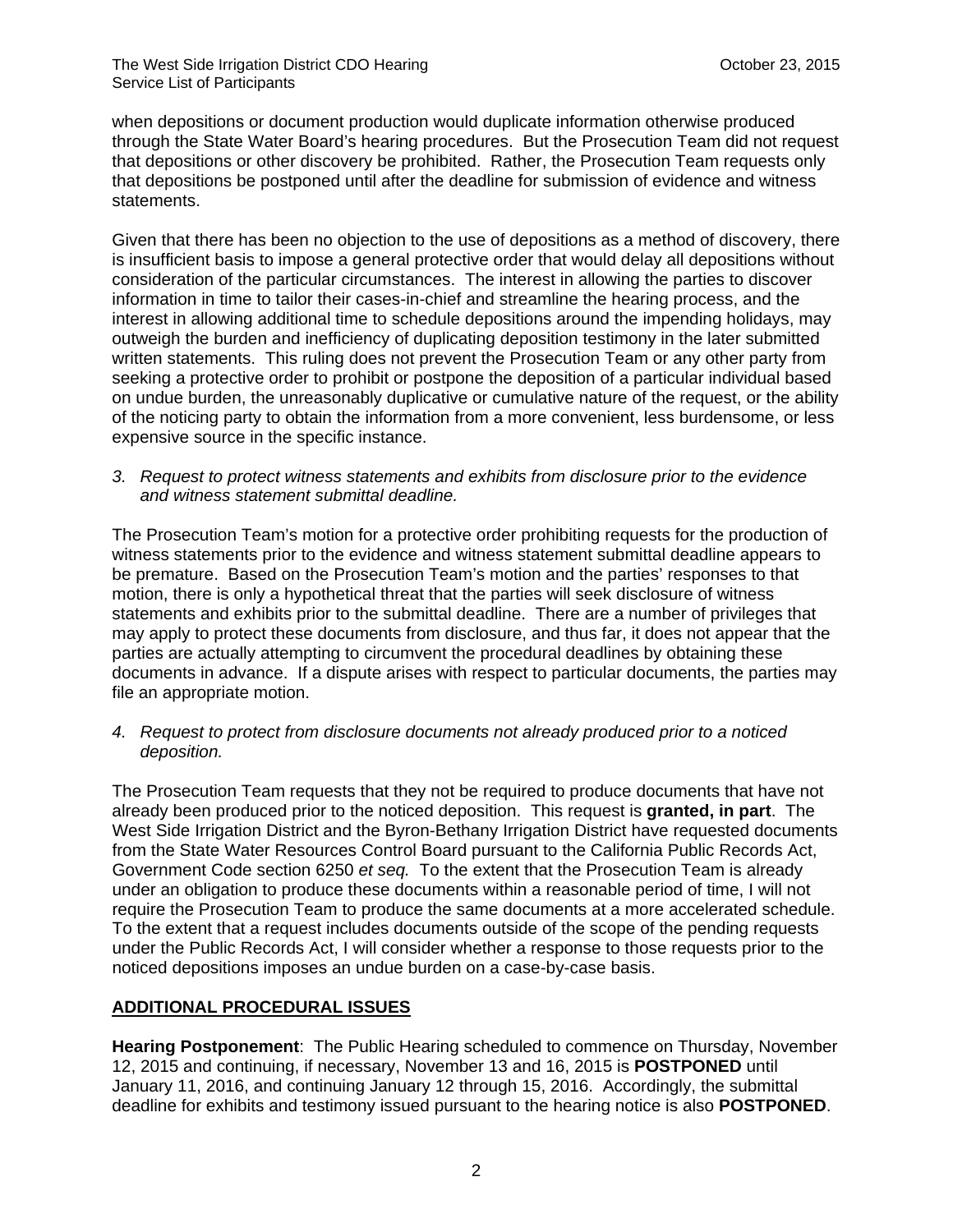I am still considering the request of the parties to postpone the hearing further and to coordinate the procedural deadlines in this matter with those in the Byron-Bethany Irrigation District matter. Based on the availability provided by the parties, further postponement of this proceeding appears to be unlikely, however**.** During the first week of November 2015, I intend to confirm, via a procedural ruling letter, hearing dates and related submittal deadlines. Until notified otherwise, you should presume that the hearing will commence on January 11, 2016, and that the deadline for submittal of exhibits and testimony will be set for mid to late November 2015.

**Discovery Requests:** To facilitate prompt response to discovery disputes that may arise, I am requesting that the parties electronically copy all subpoenas and discovery requests to the hearing team at: mailto:wrhearing@waterboards.ca.gov. The parties are also asked to attach copies of the particular discovery requests sought to be limited when filing a motion for protective order (including a motion for a general protective order) or motion to quash. As required by section 2016.040 of the California Code of Civil Procedure, the parties should meet and confer regarding any disputes before filing a motion. I intend to respond to motions regarding discovery as promptly as possible; parties who seek to respond to a motion should do so within five working days of service of the underlying motion.

Thank you for your continued cooperation. Questions regarding non-controversial procedural matters should be directed to Staff Counsel Nicole Kuenzi at (916) 322-4142 or by email to Nicole.Kuenzi@waterboards.ca.gov; or to Ernie Mona at (916) 341-5359 or by email to Ernie.Mona@waterboards.ca.gov. (Gov. Code, § 11430.20, subd. (b).)

Sincerely, for

Frances Spivy-Weber, Vice-Chair Hearing Officer

Enclosures: Service List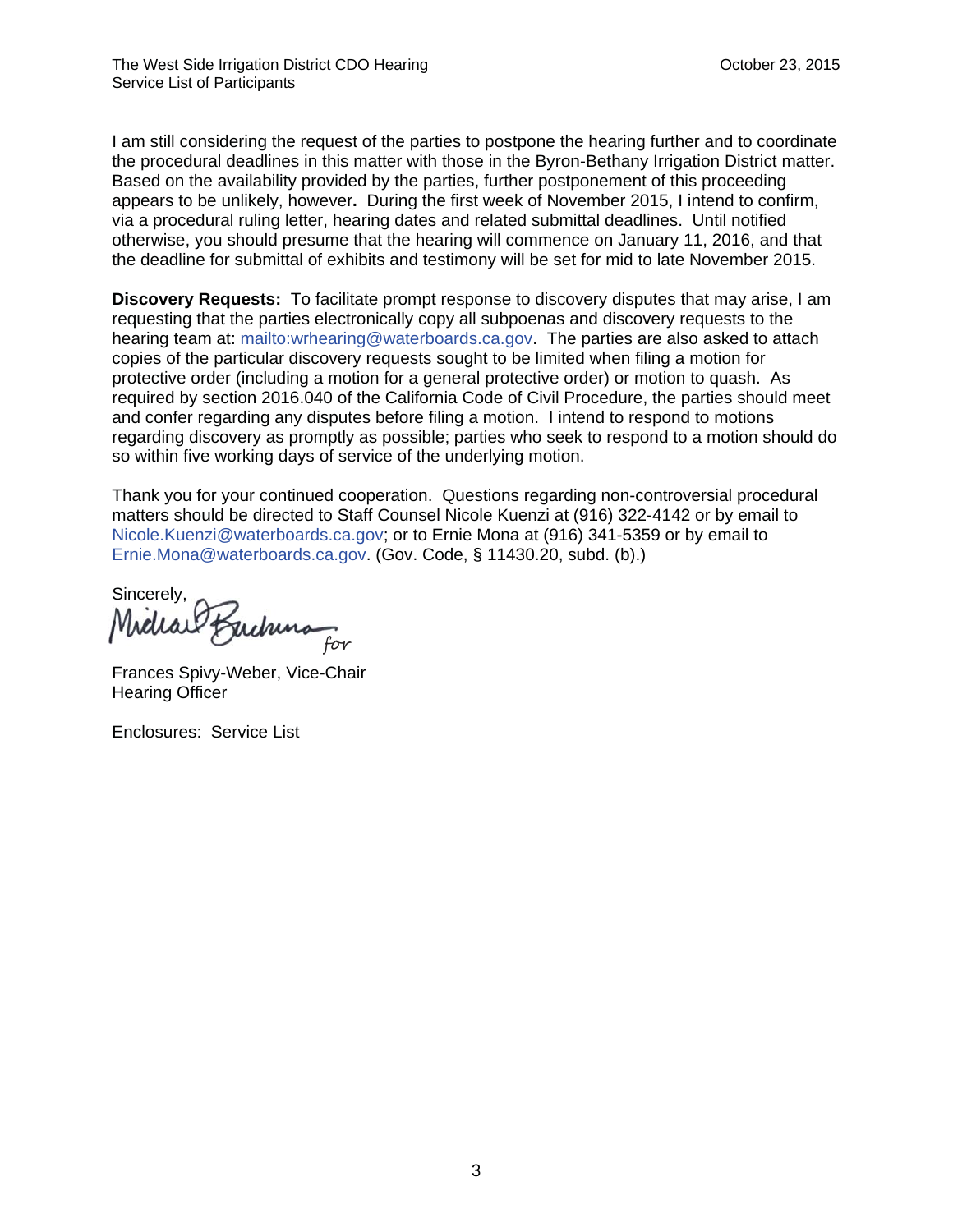'n

# **SERVICE LIST OF PARTICIPANTS THE WEST SIDE IRRIGATION DISTRICT CEASE AND DESIST ORDER HEARING**

**(October 8, 2015)**  $\overline{P}$ 

| Parties<br>THE FOLLOWING MUST BE SERVED WITH WRITTEN TESTIMONY, EXHIBITS AND OTHER<br>DOCUMENTS. (All have AGREED TO ACCEPT electronic service, pursuant to the rules specified in the<br>hearing notice.)                          |                                                                                                                                                                                                                                                                                              |
|-------------------------------------------------------------------------------------------------------------------------------------------------------------------------------------------------------------------------------------|----------------------------------------------------------------------------------------------------------------------------------------------------------------------------------------------------------------------------------------------------------------------------------------------|
| <b>DIVISION OF WATER RIGHTS</b><br><b>Prosecution Team</b><br>Andrew Tauriainen, Attorney III<br><b>SWRCB Office of Enforcement</b><br>1001   Street,<br>16th Floor<br>Sacramento, CA 95814<br>Andrew.Tauriainen@waterboards.ca.gov | THE WEST SIDE IRRIGATION DISTRICT<br>Jeanne M. Zolezzi<br>Karna Harrigfeld<br>Janelle Krattiger<br>Herum\Crabtree\Suntag<br>5757 Pacific Ave., Suite 222<br>Stockton, CA 95207<br>jzolezzi@herumcrabtree.com<br>kharrigfeld@herumcrabtree.com<br>jkrattiger@herumcrabtree.com                |
| <b>STATE WATER CONTRACTORS</b><br>Stephanie Morris<br>1121 L Street, Suite 1050<br>Sacramento, CA 95814<br>smorris@swc.org                                                                                                          | <b>WESTLANDS WATER DISTRICT</b><br>Daniel O'Hanlon<br>Rebecca Akroyd<br>Kronick Moskovitz Tiedemann & Girard<br>400 Capitol Mall, 27th Floor<br>Sacramento, CA 95814<br>dohanlon@kmtg.com<br>rakroyd@kmtg.com<br>Philip Williams of Westlands Water District<br>pwilliams@westlandswater.org |
| <b>SOUTH DELTA WATER AGENCY</b><br>John Herrick, Esq.<br>Dean Ruiz<br>4255 Pacific Ave., Suite 2<br>Stockton, CA 95207<br>jherrlaw@aol.com<br>dean@hprlaw.net                                                                       | <b>CENTRAL DELTA WATER AGENCY</b><br>Jennifer Spaletta<br>Spaletta Law PC<br>PO Box 2660<br>Lodi, CA 95241<br>jennifer@spalettalaw.com<br>Dante Nomellini and Dante Nomellini, Jr.<br>Nomellini, Grilli & McDaniel<br>ngmplcs@pacbell.net<br>dantejr@pacbell.net                             |
| CITY AND COUNTY OF SAN FRANCISCO<br>Jonathan Knapp<br>Office of the City Attorney<br>1390 Market Street, Suite 418<br>San Francisco, CA 94102<br>jonathan.knapp@sfgov.org                                                           | <b>SAN JOAQUIN TRIBUTARIES AUTHORITY</b><br>Valeri Kincaid<br>O'Laughlin & Paris LLP<br>2617 K Street, Suite 100<br>Sacramento, CA 95814<br>vkincaid@olaughlinparis.com                                                                                                                      |